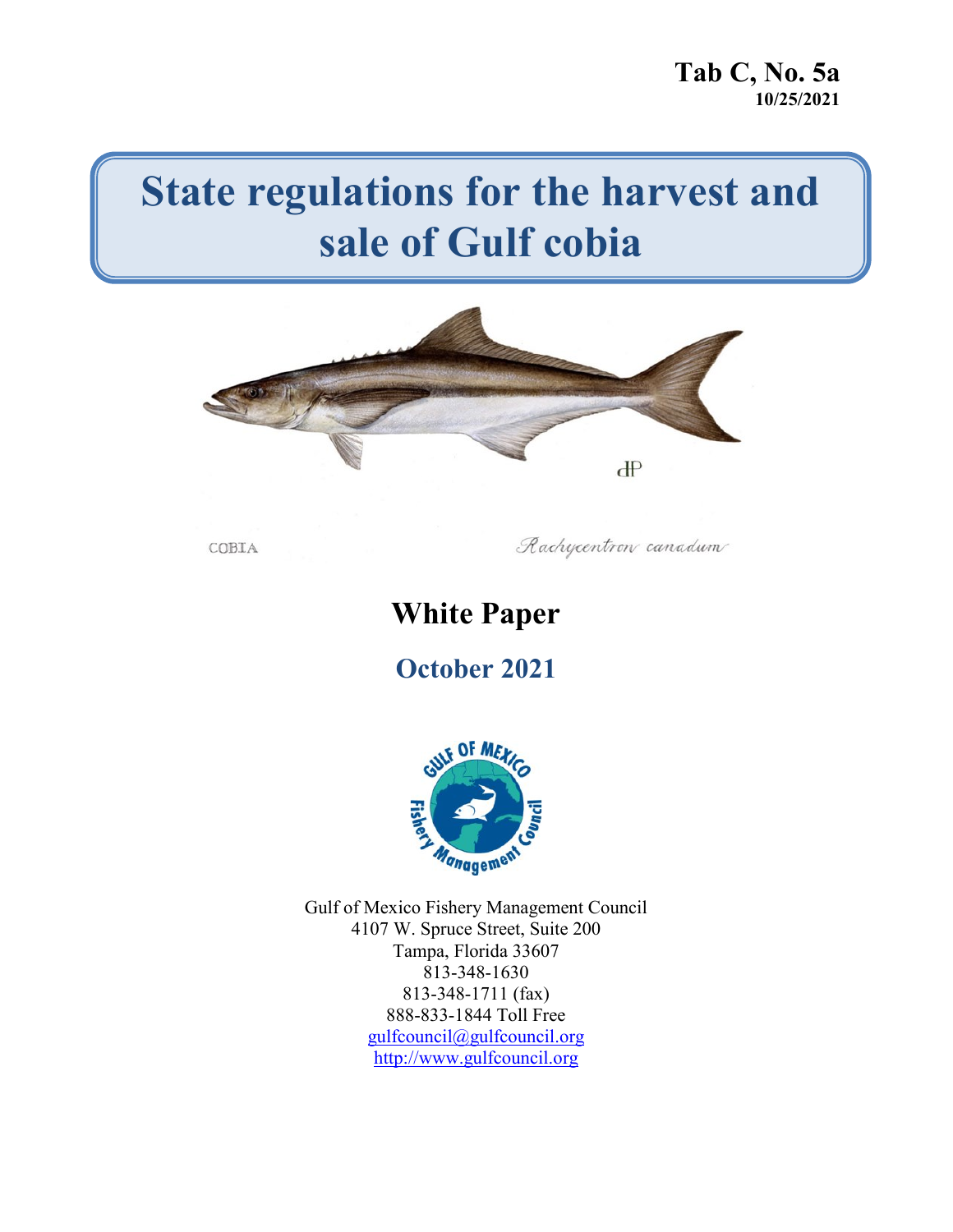# **BACKGROUND**

The Gulf of Mexico Fishery Management Council (Council) is modifying catch limits and management measures of the Gulf of Mexico migratory group cobia (Gulf cobia) via Amendment 32 to the Coastal Migratory Pelagics (CMP) Fishery Management Plan. This amendment will address the overfishing status of Gulf cobia in light of the results from the SEDAR 28 update stock assessment.

Included in the amendment is a revision to the regulatory language in 50 C.F.R. § 622.386 as it pertains to the sale and purchase of cobia. The National Marine Fisheries Service intends to correct the regulation at 50 C.F.R. § 622.386(c) to make the restriction on purchase by federally permitted dealers applicable to only king and Spanish mackerel, rather than CMP species generally. This will allow federally permitted dealers to accept Gulf cobia harvested from the Exclusive Economic Zone (EEZ) from any vessel, regardless of permit status. There is no federal permit required to sell Gulf cobia.

These changes were discussed during the August 2021 Council meeting. The Council expressed concerns with these changes and wants to ensure that this change does not encourage additional harvest of Gulf cobia, given the overfishing status of the stock. Thus, the Council requested that each of the Gulf states provide a summary of state regulations and any landings data to understand the magnitude of recreational Gulf cobia sales to federal seafood dealers. The following sections outline the responses received.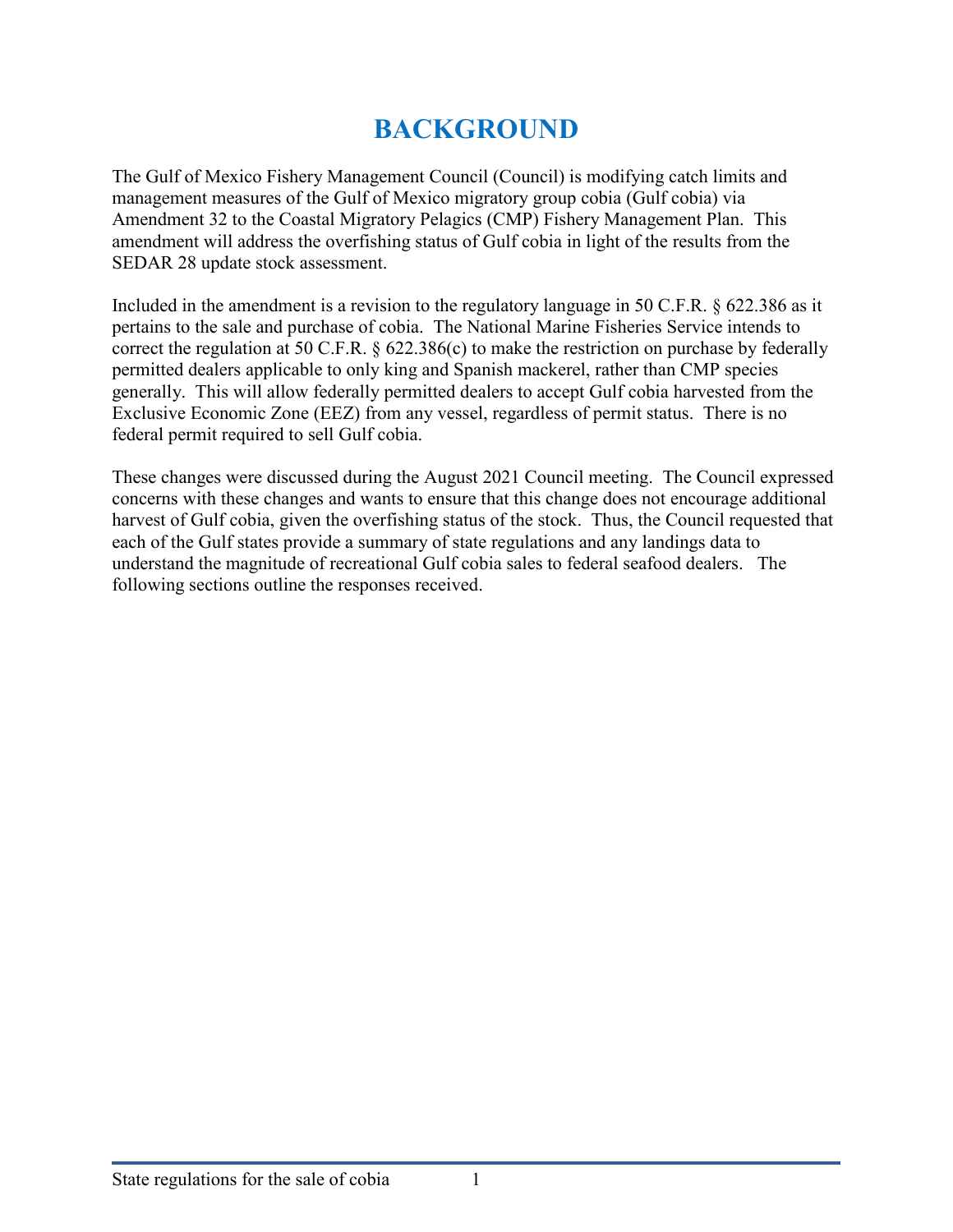# **FLORIDA**

# **Regulations**

To commercially harvest and sell cobia in Florida state waters, fishermen are required to have a Florida Saltwater Products License (SPL) and a Restricted Species (RS) endorsement (379.361, Florida Statue and (68B-19.001)

- SPLs are required to commercially harvest and sell saltwater products, and individuals with SPLs may only sell to a licensed Florida wholesale dealer.
- The RS endorsement authorizes the SPL holder to commercially harvest marine species designated as "restricted species" and to sell these species to licensed wholesale dealers. The RS endorsement is only available to commercial harvesters who are at least 16 years old, hold a SPL, and can submit documentation to support one of the acceptable qualification methods or exemptions.

#### *Cobia size and possession limits*

In Florida Gulf state waters, recreational and commercial harvesters must follow:

- Size limit: 33 inches fork length  $(FL)$   $(68B-19.003(1))$
- Bag limit: 1 cobia per harvester per day  $(68B-19.004(2)(b))$
- Vessel limit: 2 cobia per vessel  $(68B-19.004(3)(b))$
- Must land in whole condition (68B-19.003(2))

### **Recreational sale of cobia**

Over the last 25 years, there are no data to indicate recreational (private or for-hire) fishermen are selling cobia to state or federal wholesale dealers in Florida (Source: FWRI Commercial Trip Ticket Database). As stated above, in order to sell cobia commercially in Florida, fishermen must have an SPL and RS endorsement.

# **ALABAMA**

# **Regulations**

As noted in Alabama Code § 9-12-113 (3) (a), a commercial fishing license is required for any person who sells or attempts to sell finfish caught in Alabama waters and (3) (c) identifies a commercial license requirement where off-loading or landing of a load of fish to a resident or non-resident seafood dealer is required regardless of where fish are caught. Alabama Code § 9- 12-125 states "*Any person, firm, or corporation who engages in selling, brokering, trading, bartering, or processing of any fresh or frozen seafood, whether on a consignment basis or otherwise, is a seafood dealer and shall purchase a seafood dealer's license*…". The law further specifies that restaurants "…*shall not purchase seafoods from any entity that is not licensed to sell seafood in Alabama*". Additionally, the initial sales transactions of seafood purchases are to be reported by seafood dealers (referred to as commercial trip tickets) to the Department of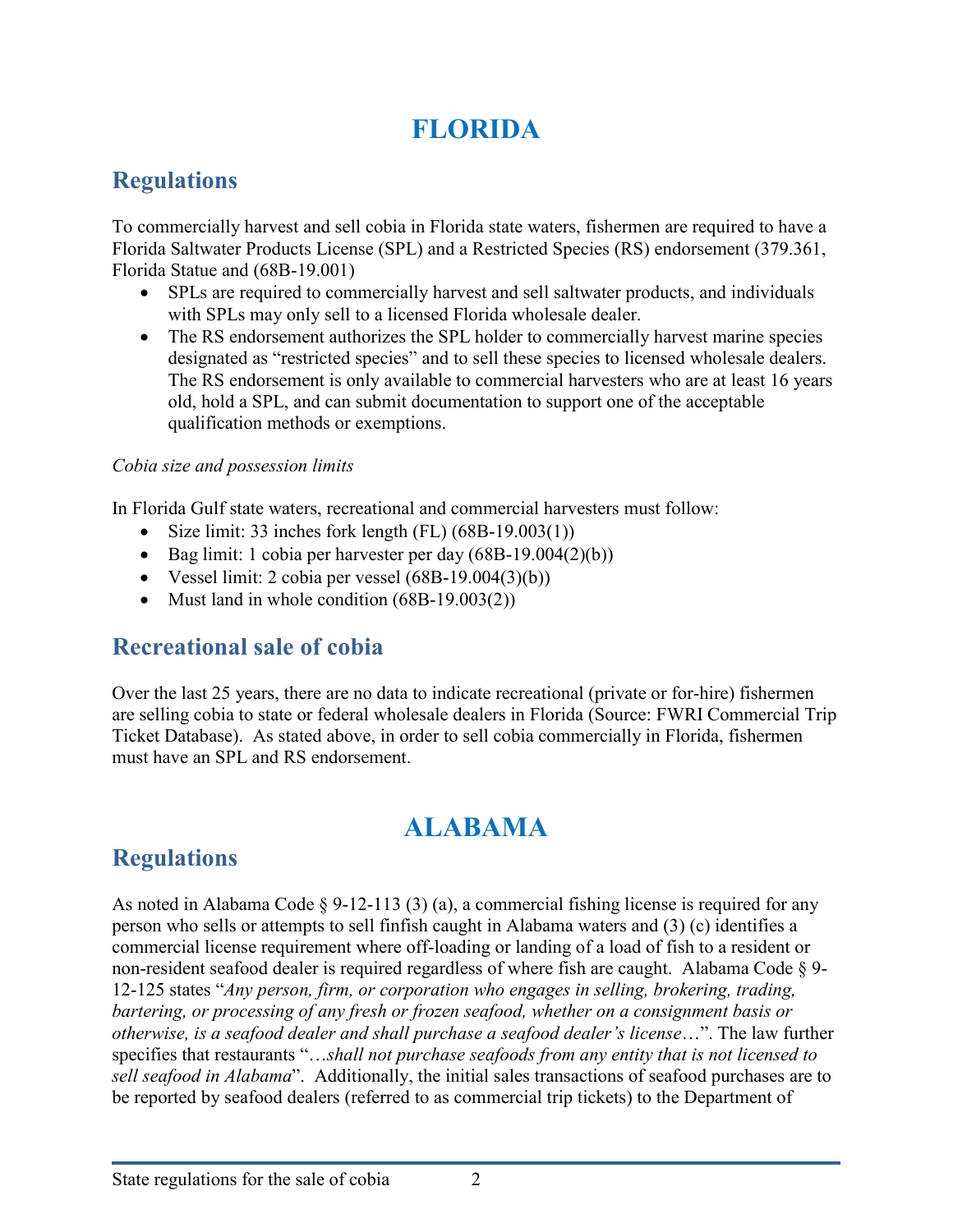Conservation and Natural Resources, Marine Resources Division (DCNR/MRD), per Alabama Code § 9-12-115.

#### *Cobia size and possession limits*

- Size limit: 36 inches FL
- Bag limit: Two cobia per person limit for recreational and commercial anglers

#### **Recreational sale of cobia**

The State of Alabama does not allow the sale of recreationally caught seafood. As outlined above, the laws governing the harvest, sale and reporting of commercially caught seafood in Alabama are comprehensive and designed to account for all seafood that legally enters the marketplace. These laws, however, do not prevent the illegal sale of recreationally caught seafood. The data to describe the extent of illegal transactions for cobia or any other seafood is not available from DCNR/MRD.

### **Cobia landings**

**Table 1.** Alabama commercial cobia landings. Landings caught in Alabama state waters but reported to other state agencies are not included. Data from 2001 – 2020.

|      | <b>Total</b>  |                    |
|------|---------------|--------------------|
| Year | <b>Pounds</b> | <b>Total Value</b> |
| 2001 | 904           | \$1,274            |
| 2002 | 810           | \$1,095            |
| 2003 | 497           | \$765              |
| 2004 | 1,519         | \$2,316            |
| 2005 | 1,156         | \$1,435            |
| 2006 | 1,474         | \$2,178            |
| 2007 | 807           | \$1,314            |
| 2008 | 2,490         | \$4,555            |
| 2009 | 2,090         | \$3,548            |
| 2010 | confidential  | confidential       |
| 2011 | 1,548         | \$2,498            |
| 2012 | 2,814         | \$4,317            |
| 2013 | 1,115         | \$1,983            |
| 2014 | 3,276         | \$6,134            |
| 2015 | 2,583         | \$4,914            |
| 2016 | 3,637         | \$11,565           |
| 2017 | 1,598         | \$3,648            |
| 2018 | 1,635         | \$4,098            |
| 2019 | 1,519         | \$5,612            |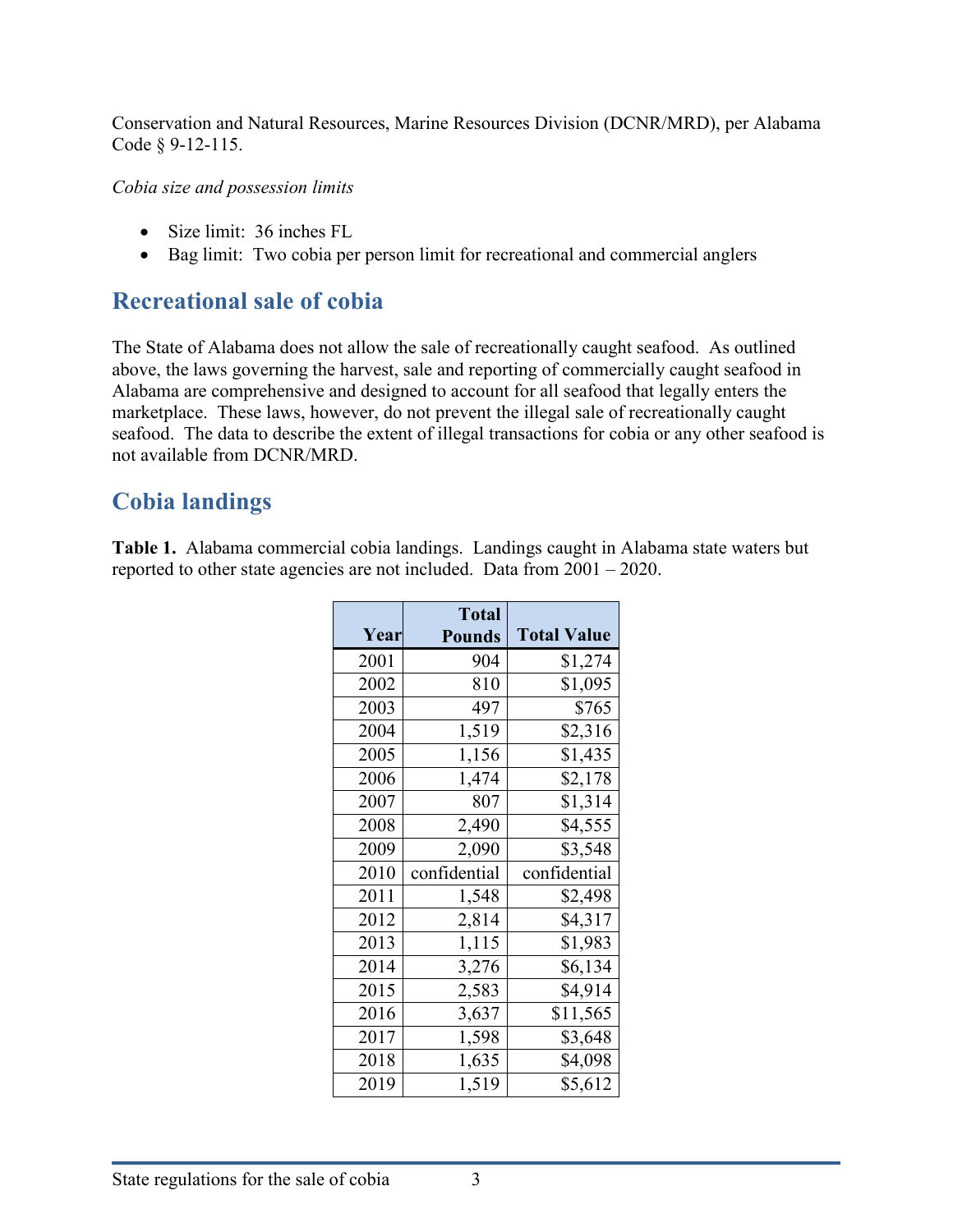2020 1,720 \$5,802 Source: Alabama Trip Ticket Program. Accessed October 6, 2021

# **MISSISSIPPI**

# **Regulations**

Mississippi statute designates cobia as a gamefish, therefore prohibits the sale of any cobia caught or landed in the state, while also including certain provisions for cobia to be sold when legally landed in other states.

*Mississippi Code § 49-15-79 Prohibition of sale of game fish; exceptions; punishment*

- *(1) It is unlawful for any person to sell, barter or trade or to offer for sale, barter or trade any gamefish enumerated in this chapter.*
- *(2) Cobia may be sold in this state if the cobia is purchased from a state in which it may lawfully be caught and sold. Any individual, partnership, corporation or other entity which sells cobia in this state shall maintain documentation showing the state of purchase and date of purchase of cobia for a period of sixty (60) days from the date of purchase of the cobia. The Department of Marine Resources or any other law enforcement agency with which the department has a cooperating agreement may require any other law enforcement agency with which the department has a cooperating agreement may require any seller of cobia to document the date and state of purchase.*

*Cobia size and possession limits*

- Size limit: 36 inches FL (recreational)
- Bag limit: Two per person per day (recreational)

### **Recreational sale of cobia**

It is illegal to sell cobia caught in Mississippi state waters or cobia landed in Mississippi.

# **LOUISIANA**

# **Regulations**

For cobia to be harvested and sold commercially in the state of Louisiana, the harvester would be required to have the appropriate commercial fishing licenses and dealers would be required to have all appropriate state licenses applicable for a seafood dealer.

• Harvesters fishing for and retaining cobia in state waters do not need federal permits to commercially harvest cobia; federal permits are only required for catch occurring in or from the Exclusive Economic Zone.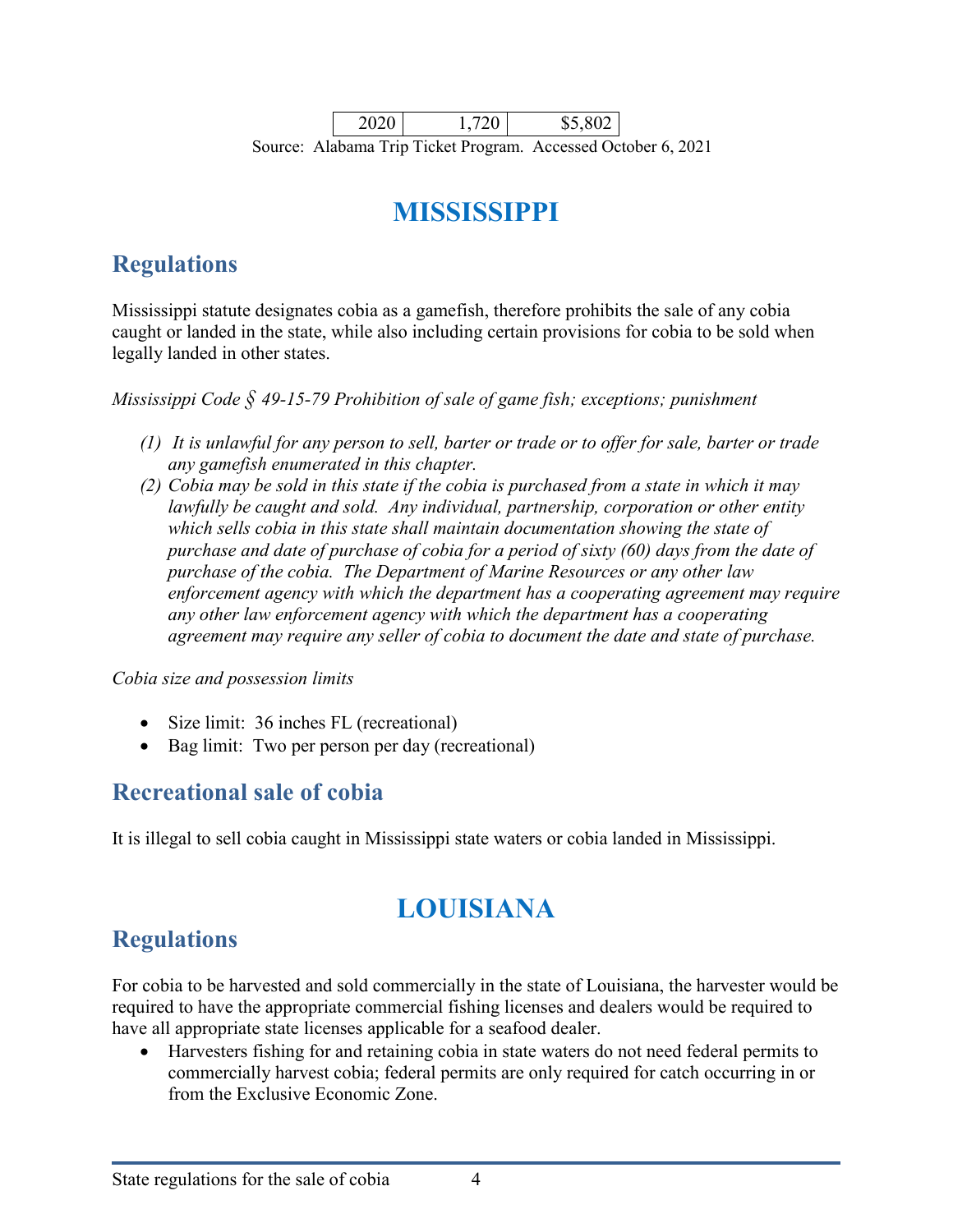- Louisiana law requires that anyone taking fish for sale using any legal gear must purchase a commercial fishing license.
- There is no way of tracking through the Louisiana commercial trip ticket system any illegal recreational catch of cobia that might be sold.
- Commercial harvest in state waters by those individuals who hold a commercial spotted seatrout permit is restricted by gear type to rod and reel only. Any sale of cobia caught on rod and reel (i.e., commercial or recreational) would technically be illegal.

#### *Cobia size and possession limits*

- Size limit: 36 inches FL
- Bag limit: Two per person per day

#### **Recreational sale of cobia**

Since the harvester would be required to have a commercial permit, the recreational sale of cobia is zero.

### **Cobia landings**

**Table 2**. Commercial landings of cobia in Louisiana. Trip ticket data are associated with a commercial fishing license. Landings in pounds whole weight.

| <b>Common Name</b> | Year | Landings | <b>Value</b> |        |
|--------------------|------|----------|--------------|--------|
| Cobia              | 1999 | 51,032   | \$           | 90,550 |
| Cobia              | 2000 | 46,628   | \$           | 79,206 |
| Cobia              | 2001 | 30,216   | \$           | 50,477 |
| Cobia              | 2002 | 31,624   | \$           | 53,933 |
| Cobia              | 2003 | 24,060   | \$           | 41,263 |
| Cobia              | 2004 | 20,179   | \$           | 34,876 |
| Cobia              | 2005 | 15,852   | \$           | 27,790 |
| Cobia              | 2006 | 12,371   | \$           | 22,300 |
| Cobia              | 2007 | 9,463    | \$           | 18,563 |
| Cobia              | 2008 | 11,249   | \$           | 22,984 |
| Cobia              | 2009 | 15,197   | \$           | 33,875 |
| Cobia              | 2010 | 4,730    | \$           | 12,495 |
| Cobia              | 2011 | 8,842    | \$           | 17,954 |
| Cobia              | 2012 | 13,420   | \$           | 30,657 |
| Cobia              | 2013 | 15,368   | \$           | 38,246 |
| Cobia              | 2014 | 19,043   | \$           | 58,521 |
| Cobia              | 2015 | 23,451   | \$           | 75,099 |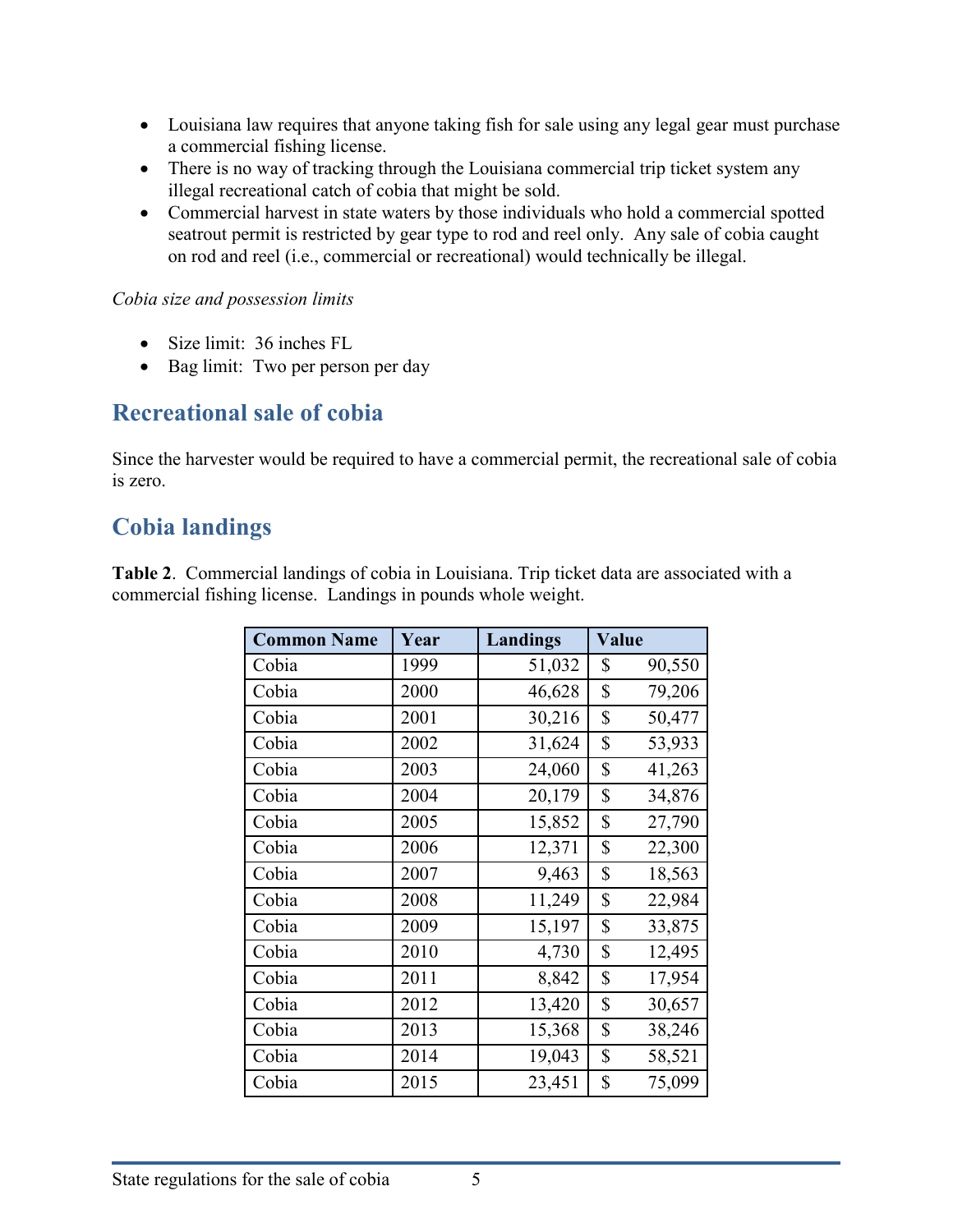| Cobia | 2016 | 24,884 | \$<br>95,109 |
|-------|------|--------|--------------|
| Cobia | 2017 | 29,270 | \$<br>95,852 |
| Cobia | 2018 | 20,648 | \$<br>66,845 |
| Cobia | 2019 | 13,871 | \$<br>50,684 |
| Cobia | 2020 | 9,695  | \$<br>29,764 |
| Cobia | 2021 | 5,704  | \$<br>19,483 |

# **TEXAS**

### **Regulations**

- Cobia are listed as a game fish within Texas state waters: Texas Administrative Code (TAC) §57.971.
- Possession of cobia or other game fish by a commercial shrimp boat while operating under a commercial shrimp boat license or a commercial gulf shrimp boat unloading license while in Texas state waters is prohibited.
- Game fish may be taken only by pole and line (TAC §57.973)

#### *Cobia size and possession limits*

The cobia recreational (TAC §57.981) and commercial (TAC §57.992) harvest bag and size limits are:

- Size limit: 40 inches Total Length
- Bag limit: Two cobia per day

### **Recreational sale of cobia**

- The sale of cobia or any other aquatic resource landed under a Texas recreational fishing license is prohibited.
- Texas regulations would require the following licenses for the sale of cobia:
	- o Commercial finfish fisherman's license required to take cobia for commercial purposes from the coastal waters of the state.
	- o A general commercial fisherman's license and a commercial fishing boat license are required to land cobia lawfully taken from waters outside of the state.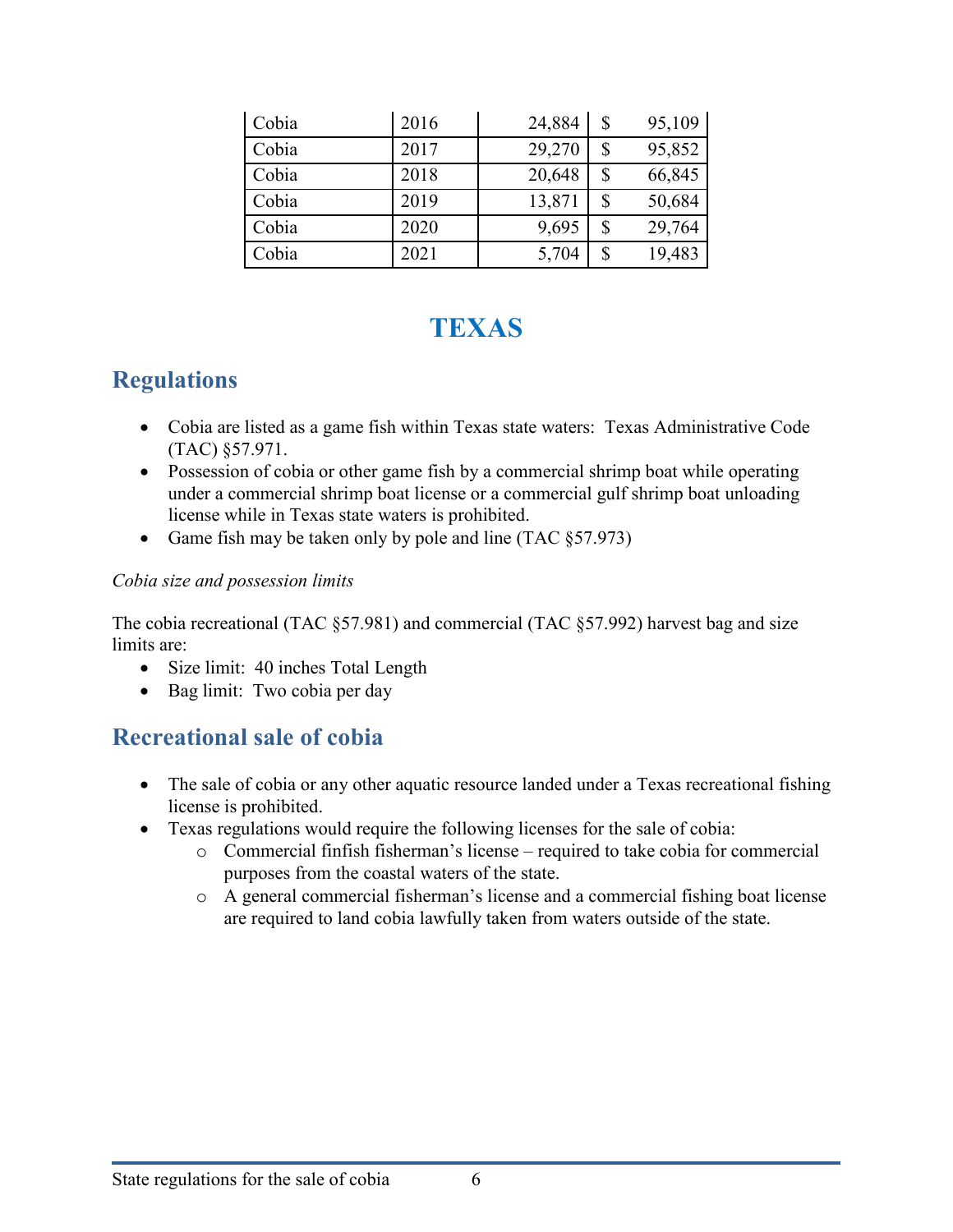# **Cobia landings**

| <b>License Year</b> | <b>Species</b> | <b>Landings (whole lbs)</b> | Value (\$) |
|---------------------|----------------|-----------------------------|------------|
| 2007                | COBIA          | 3,927                       | 7,143      |
| 2008                | <b>COBIA</b>   | 4,524                       | 7,397      |
| 2009                | <b>COBIA</b>   | 4,568                       | 7,251      |
| 2010                | <b>COBIA</b>   | 1,866                       | 3,524      |
| 2011                | <b>COBIA</b>   | 1,439                       | 2,782      |
| 2012                | <b>COBIA</b>   | 2,485                       | 6,088      |
| 2013                | <b>COBIA</b>   | 2,931                       | 8,086      |
| 2014                | <b>COBIA</b>   | 4,361                       | 11,523     |
| 2015                | <b>COBIA</b>   | 2,824                       | 10,251     |
| 2016                | <b>COBIA</b>   | 5,493                       | 19,373     |
| 2017                | <b>COBIA</b>   | 5,116                       | 18,417     |
| 2018                | <b>COBIA</b>   | 3,331                       | 12,040     |
| 2019                | <b>COBIA</b>   | 2,943                       | 10,292     |
| 2020                | <b>COBIA</b>   | 2,357                       | 8,073      |
| 2021                | <b>COBIA</b>   | 2,107                       | 7,834      |

**Table 3.** Total commercial cobia landings in Texas by license year.

**Table 4.** Commercial cobia landings in Texas by license type.

| <b>License Year</b> | <b>License Name</b>            | <b>Species</b> | <b>Landings (whole lbs)</b> |
|---------------------|--------------------------------|----------------|-----------------------------|
| 2007                | <b>Commercial Fishing Boat</b> | <b>COBIA</b>   | 1,003                       |
|                     | <b>General Commercial</b>      |                |                             |
| 2007                | Fisherman                      | <b>COBIA</b>   | 2,924                       |
| 2008                | <b>Commercial Fishing Boat</b> | <b>COBIA</b>   | 1,263                       |
|                     | General Commercial             |                |                             |
| 2008                | Fisherman                      | <b>COBIA</b>   | 3,261                       |
| 2009                | <b>Commercial Fishing Boat</b> | <b>COBIA</b>   | 1,162                       |
|                     | General Commercial             |                |                             |
| 2009                | Fisherman                      | <b>COBIA</b>   | 3,407                       |
| 2010                | <b>Commercial Fishing Boat</b> | <b>COBIA</b>   | 602                         |
|                     | General Commercial             |                |                             |
| 2010                | Fisherman                      | <b>COBIA</b>   | 1,264                       |
| 2011                | <b>Commercial Fishing Boat</b> | <b>COBIA</b>   | 651                         |
|                     | General Commercial             |                |                             |
| 2011                | Fisherman                      | <b>COBIA</b>   | 788                         |
| 2012                | <b>Commercial Fishing Boat</b> | <b>COBIA</b>   | 890                         |
|                     | General Commercial             |                |                             |
| 2012                | Fisherman                      | <b>COBIA</b>   | 1,595                       |
| 2013                | <b>Commercial Fishing Boat</b> | <b>COBIA</b>   | 982                         |